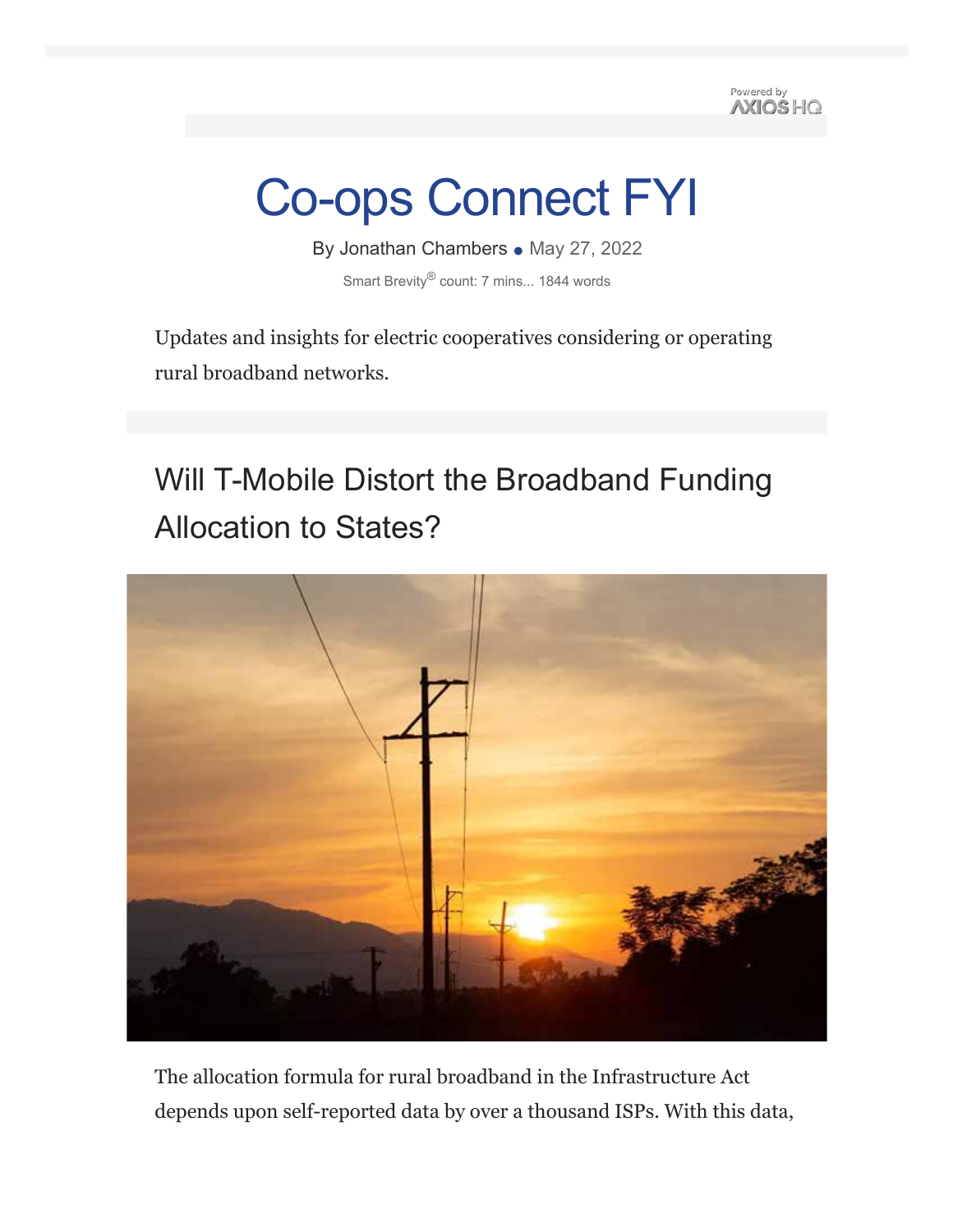**the FCC is using a new, untested, unverified approach to broadband mapping.**

### *What could possibly go wrong?*

### The T-Mobile Example



Let's look at one example (and there will be thousands).

According to the T-Mobile website, customers of its Internet Freedom fixed wireless plan:

**"See typical download speeds between 35-115 Mbps" and**

**"Upload speeds are between 6 Mbps and 23 Mbps."**

### **So, which is it?**

• On the low end, the service is  $35/6$  Mbps and on the high end  $115/23$ Mbps? Does one speed relate to LTE and the other 5G? T-Mobile maps refer to 5G Ultra capacity, 5G Extended Range, and 4G LTE.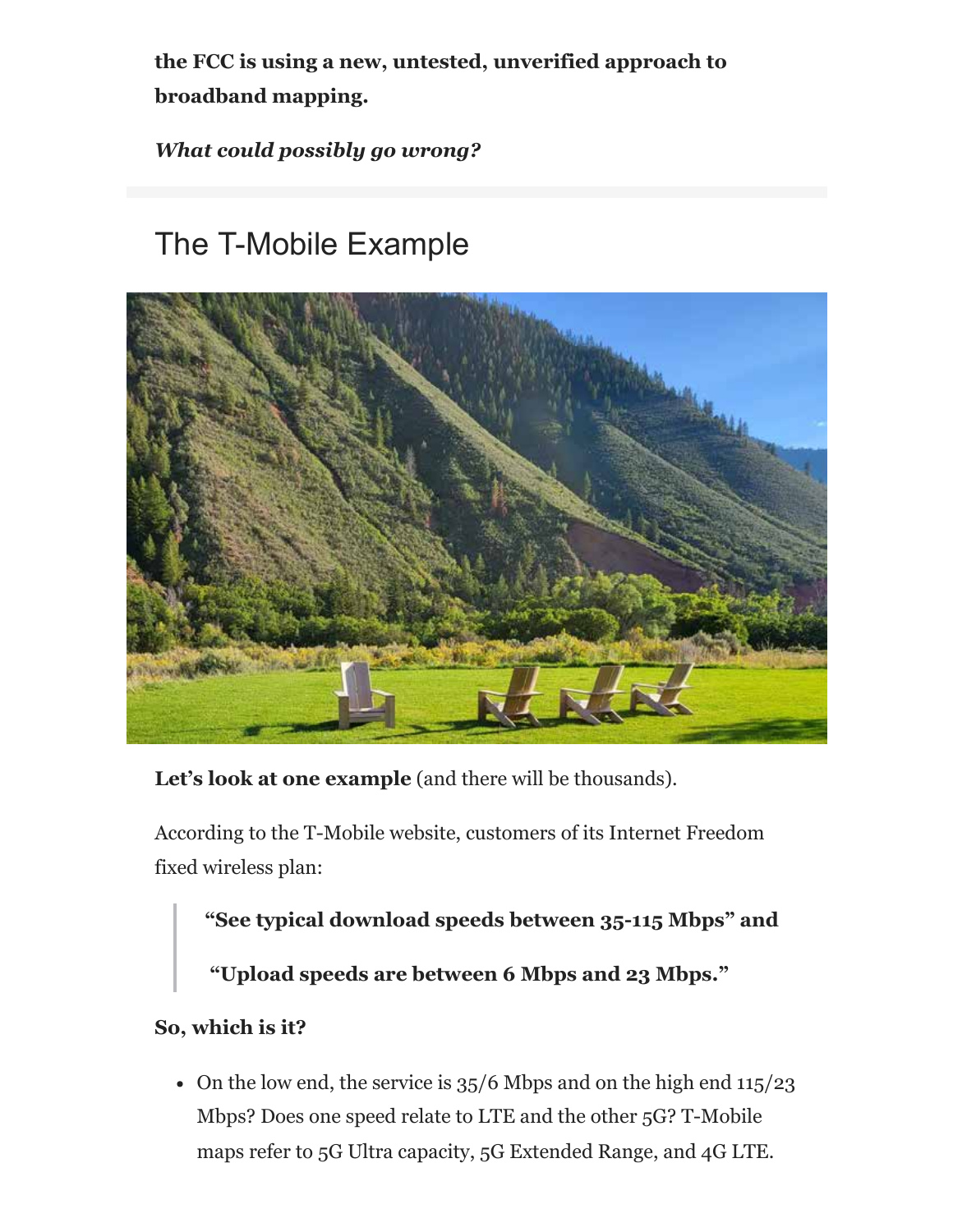**Those are weirdly specific numbers for such a wide range.**

### **Why it matters:**

If T-Mobile's fixed wireless service is considered broadband, **the reported speeds are consequential.**

- At 100/20 Mbps, large rural areas will be blocked from funding.
- At 25/3 Mbps, T-Mobile's reporting will impact state broadband allocations.

I am intentionally referring to **T-Mobile's reporting.** At my home in rural Colorado, I can get a T-Mobile signal outside but not inside. T-Mobile's map for my neighborhood (below) reports 5G coverage.



**T-Mobile Coverage Map - Rural Colorado Neighborhood**

- T-Mobile deserves credit for trying to identify coverage down to the household level. **As a guide to consumers, it's a useful tool.**
- But if T-Mobile's broad service claims **block funding in rural America, its coverage maps are a disservice.**

In past reporting to the FCC, T-Mobile has claimed its fixed wireless service speed as  $25/3$  Mbps.

• If they will claim  $25/3$  Mbps or 100/20 Mbps in this year's broadband data collection, **what are the implications for the state allocations?**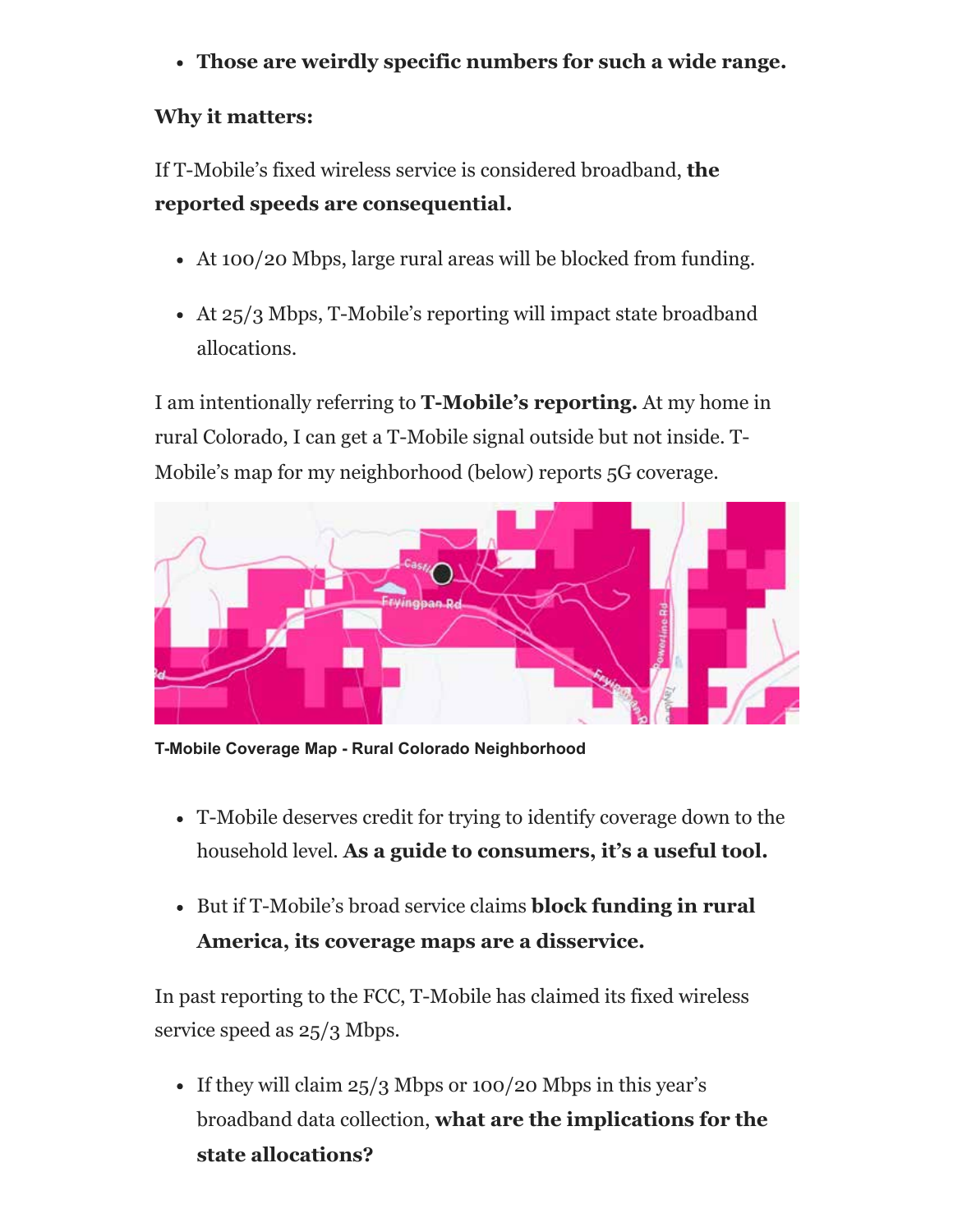Consider T-Mobile's **national coverage map**:



**T-Mobile National Coverage Map**

### **Here's a little FCC insider info:**

**The FCC spent a decade** trying to map the coverage of all the wireless providers in order to produce a plan for the first and second Mobility Fund auctions. The purpose of the Mobility Fund was to improve wireless coverage in poorly served areas.

- **The data collection was so difficult and took so long** that the FCC switched from looking at 3G coverage to 4G coverage to the prospects for 5G coverage.
- How did the federal government's expert agency *the agency in charge of allocating and assigning spectrum for commercial use* resolve discrepancies in the data? **They essentially gave up.**

Anyone who uses mobile service understands the limitations of wireless service, especially in rural areas.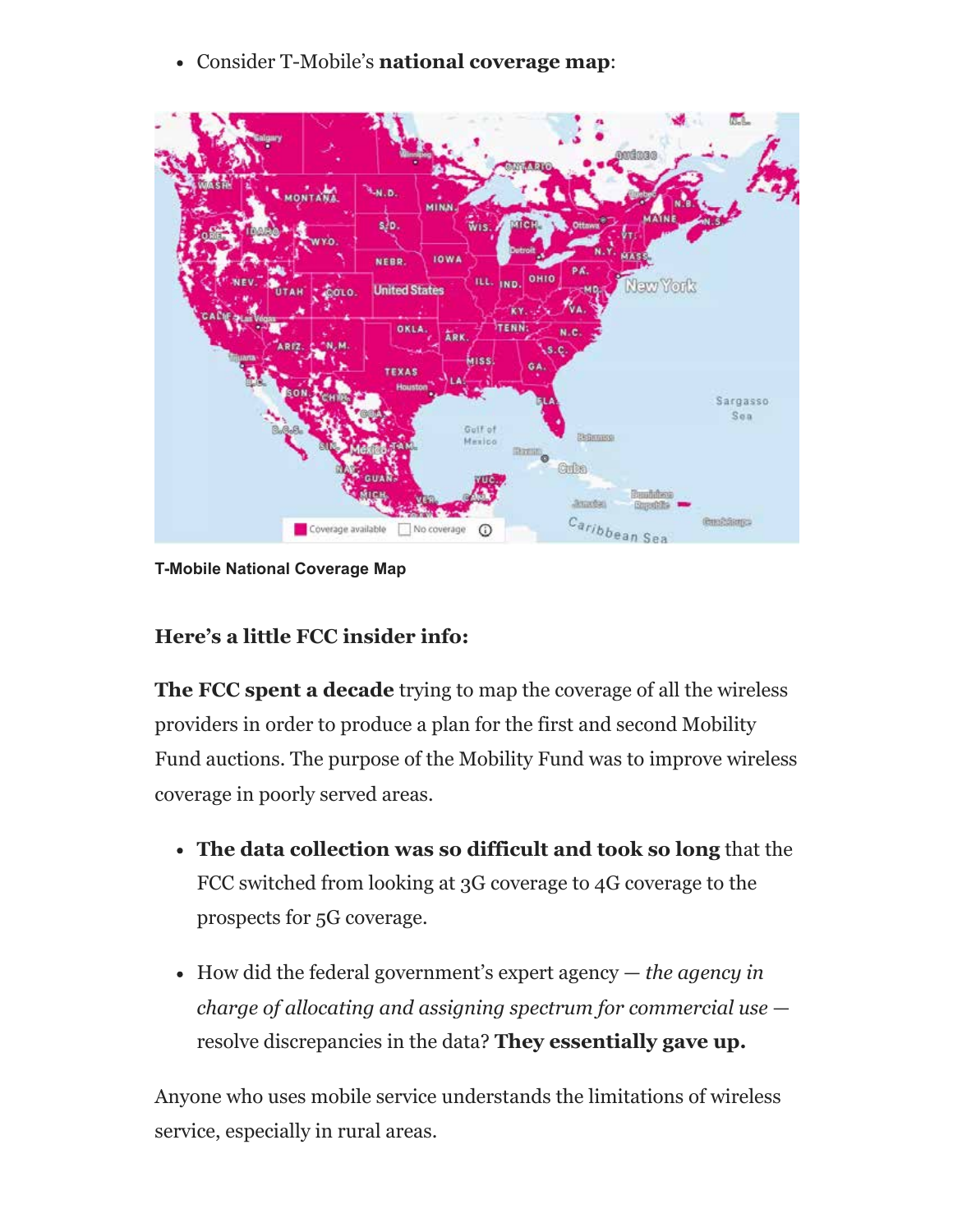#### **So, do T-Mobile's maps really matter?**

T-Mobile's reporting to the FCC **could fundamentally change the state broadband allocations.**

# An Illustration: East and West Carroll Parishes, Louisiana

According to the FCC's most current publicly available data, *the poorest area in the country is also one of the most poorly served.*

In the map below, **the red areas lack 25/3 Mbps wireline service,** which was the guidance from the Treasury Department following passage of the American Rescue Plan Act (ARPA) as to where ARPA funds could be used for broadband.



ARPA Unserved Areas in West and East Carroll Parishes

**Yes, but:** Compare the ARPA red unserved areas (above) with T-Mobile's magenta served map (below) of the same geography.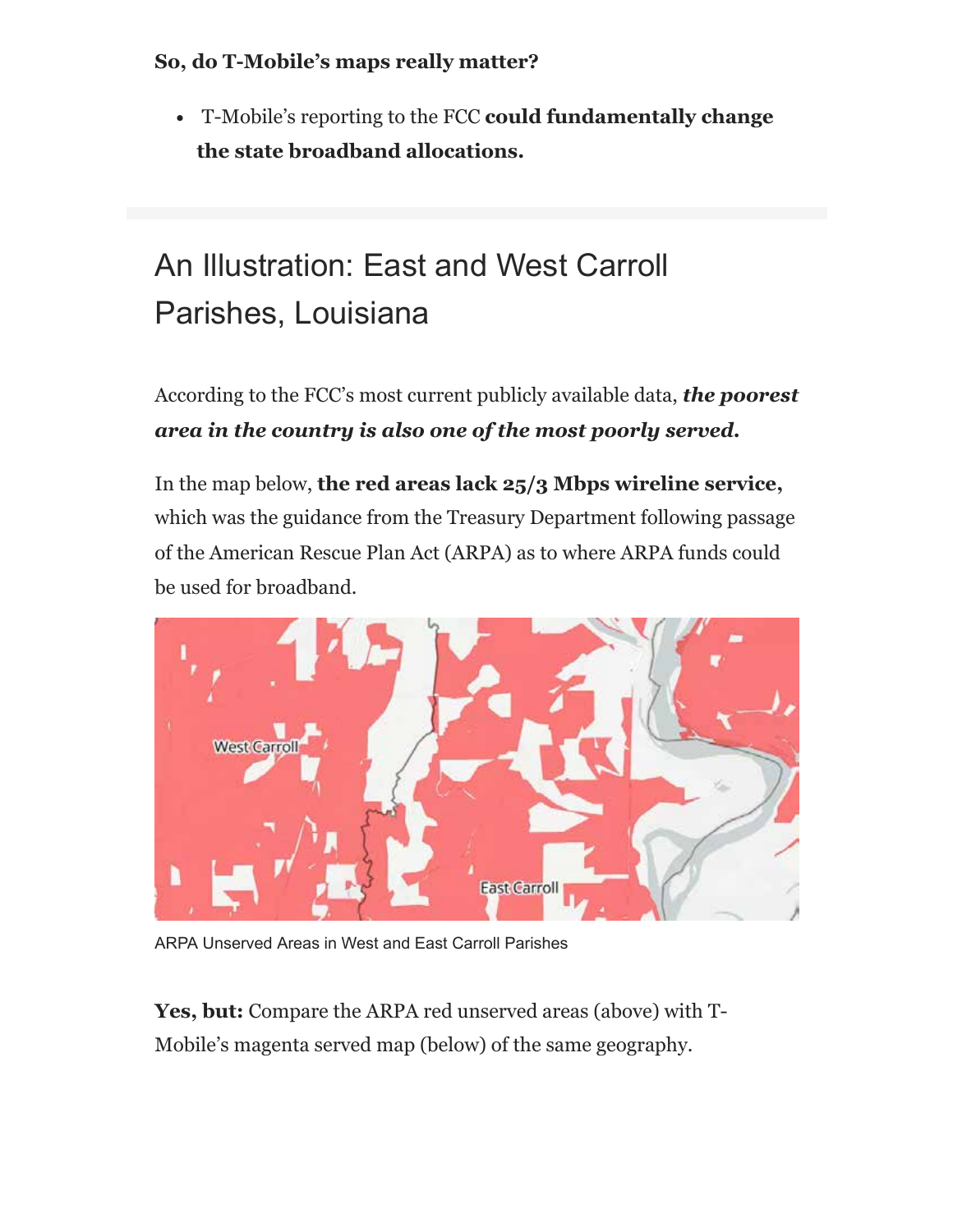

T-Mobile Served Areas in West and East Carroll Parishes

### **Why it matters:**

Apparently, our friends in East Carroll parish have been needlessly worried. Apparently, they've had broadband all along and didn't realize it.

### *We don't need to build a fiber network if T-Mobile has it covered, right?*

### **The bottom line:**

If T-Mobile reports to the FCC that these areas are served with 25/3 Mbps fixed wireless internet access, as it has reported in prior FCC 477 filings, *then East and West Carroll parishes would be considered served.*

If T-Mobile reports such service across the country, **the allocation calculation would be fundamentally altered.**

If you are a parish, county, or state in this position, you won't know about it until it is too late.

A state might have expected a \$500 million allocation or \$1 billion allocation and instead get the minimum \$100 million. **Thanks to T-Mobile's Internet Freedom plan.**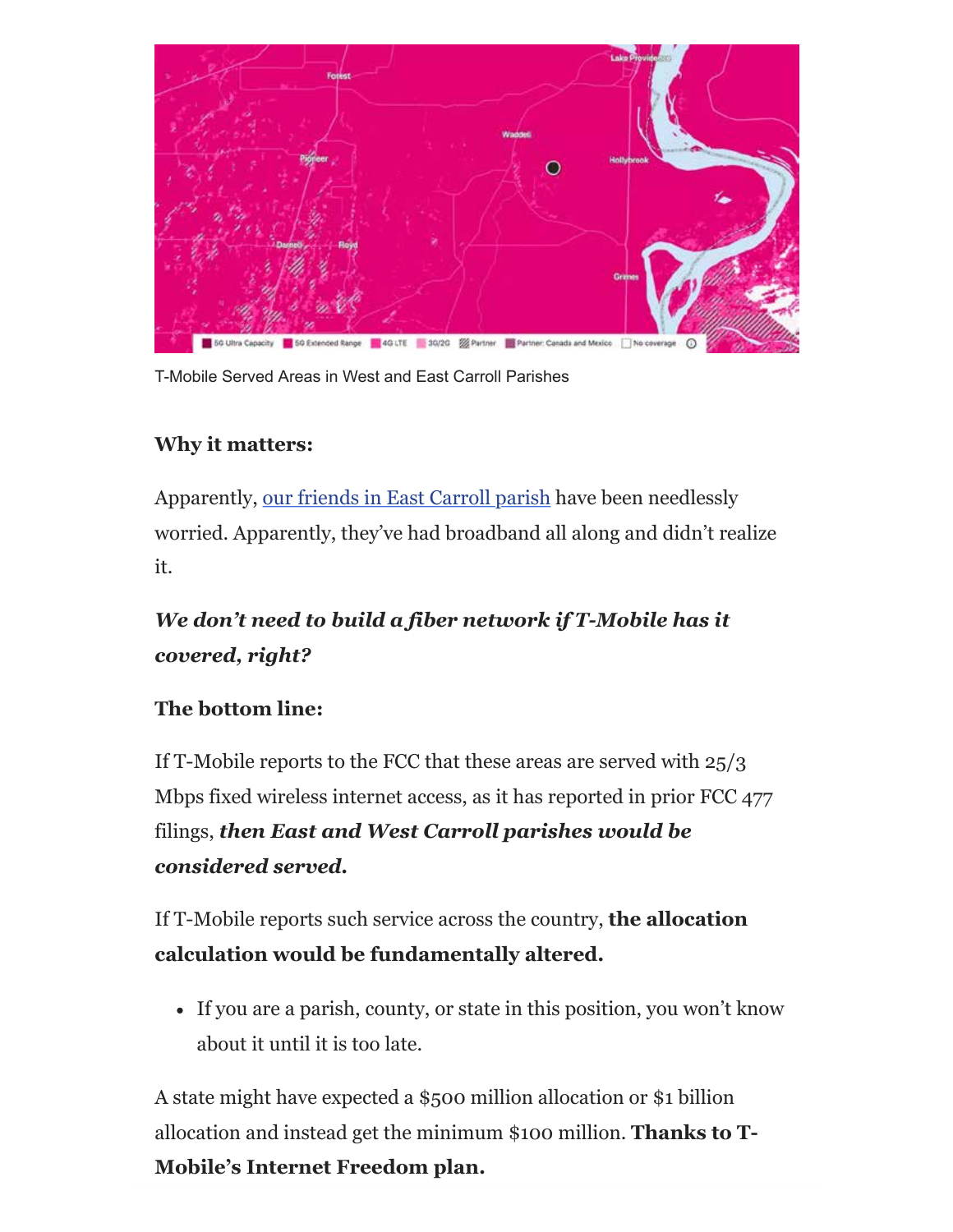### How? The Numbers Game



The FCC has been directed by Congress under the DATA Act to count the number of unserved locations with more granularity than previous broadband maps.

**The DATA Act maps are required for only one purpose,** which is to allocate the \$42.45 billion to states according to the proportion of unserved locations in a state as compared to the number of unserved locations in the country.

- States are not required to use the FCC maps for their broadband plans, but NTIA must use them for the allocation.
- **The calculation is a simple arithmetic ratio, though described with typical legislative language.**

Let's go to the text of the Infrastructure Act.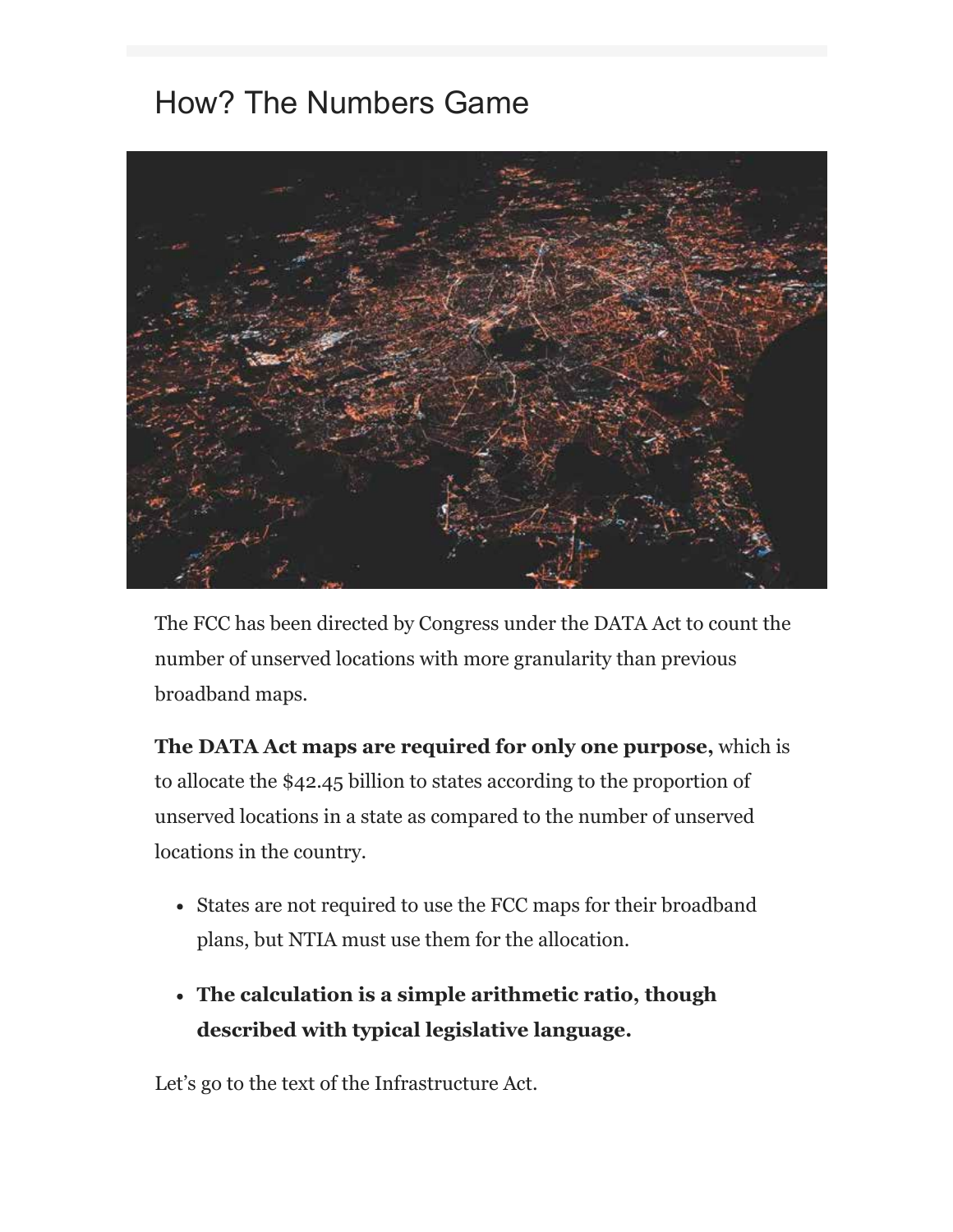**First, 10 percent of the funding** is to be allocated to high-cost areas, according to a formula:

*"(c) ALLOCATION.— (1) ALLOCATION FOR HIGH-COST AREAS. —* 

*On or after the date on which the broadband DATA maps are made public, the Assistant Secretary shall allocate to eligible entities, in accordance with subparagraph (B) of this paragraph, 10 percent of the amount appropriated pursuant to subsection (b) (2)."*

**As an initial point of clarification,** eligible entities are states and U.S. territories, unserved means lacking 25/3 Mbps, and the amount appropriated pursuant to subsection (b)(2) is \$42.45 billion.

*"(B) FORMULA.—The Assistant Secretary shall calculate the amount allocated to an eligible entity under subparagraph (A) by — (i) dividing the number of unserved locations in high-cost areas in the eligible entity by the total number of unserved locations in high-cost areas in the United States; and (ii) multiplying the quotient obtained under clause (i) by the amount made available under subparagraph (A)."*

**"High-cost" is defined** in the Infrastructure Act as:

*"The term ''high-cost area'' means an unserved area in which the cost of building out broadband service is higher, as compared with the average cost of building out broadband service in unserved areas in the United States (as determined by the Assistant Secretary, in consultation with the Commission), incorporating factors that include— (I) the remote location of the area; (II) the lack of population density of the area; (III) the unique topography of the area; (IV) a high rate of poverty in the area; or (V) any other factor identified by the Assistant Secretary"*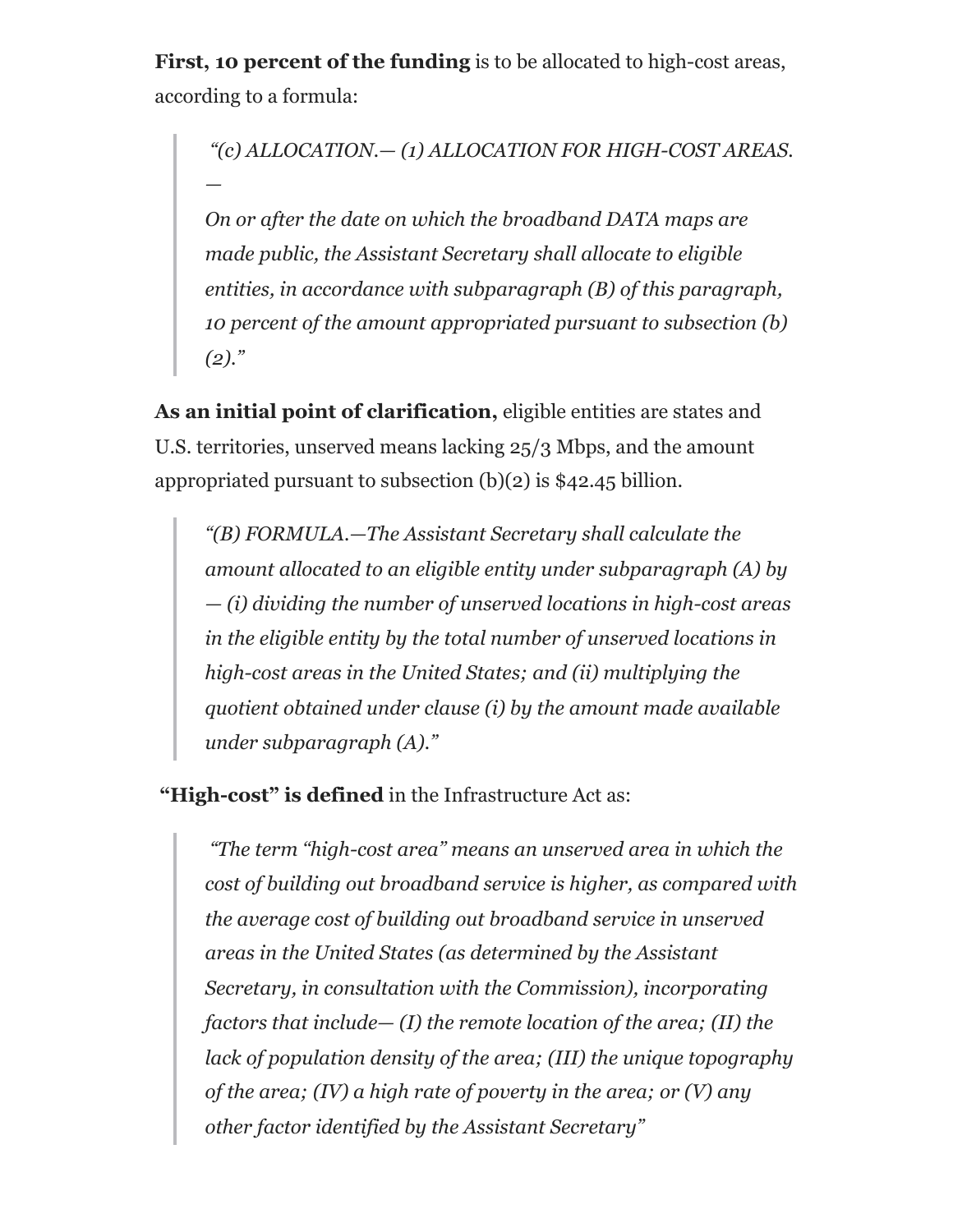### **Of course, the reason that areas are unserved** *is precisely* that

the geography is remote, low-density, with a topography that is more difficult for construction and an area that is often impoverished.

So, NTIA is supposed to allocate 10% of the funding to unserved, highcost areas and then the remainder of the 90% to unserved areas that have the same characteristics as high-cost areas. **Whatever, Congress.**

#### **What's next:**

Using the DATA Act maps, NTIA will count the number of unserved, high-cost locations in a state, divide that number by the number of unserved, high-cost locations in the nation, and multiply that by \$4.245 billion. That's step 1.

### **Second, every state gets at least \$100 million.**

*"(2) MINIMUM INITIAL ALLOCATION.—Of the amount appropriated pursuant to subsection (b)(2)— (A) except as provided in subparagraph (B) of this paragraph, \$100,000,000 shall be allocated to each State; and (B) \$100,000,000 shall be allocated to, and divided equally among, the United States Virgin Islands, Guam, American Samoa, and the Commonwealth of the Northern Mariana Islands."*

**That's \$100 million each** for Connecticut, Delaware, Hawaii, maybe New Hampshire, North Dakota, Rhode Island, maybe South Dakota, maybe Vermont. And U.S. territories (Virgin Islands, Guam, Samoa, CNMI) share \$100 million.

**Third, there's an allocation of the remaining \$37.3 billion** according to this formula:

*"(3) ALLOCATION OF REMAINING AMOUNTS.— (A) IN GENERAL.—On or after the date on which the broadband DATA maps are made public, of the amount appropriated pursuant to*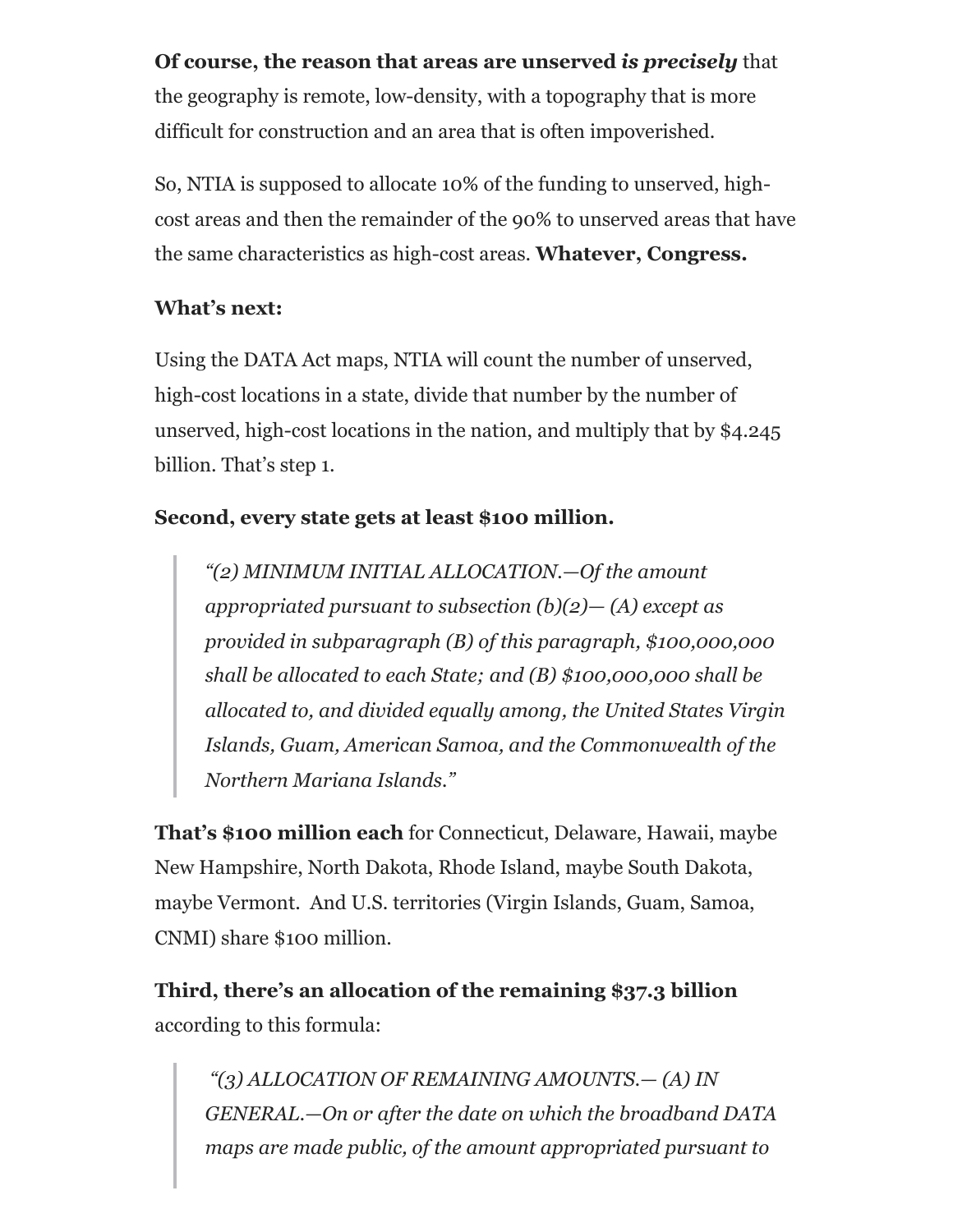*subsection (b)(2), the Assistant Secretary shall allocate to eligible entities, in accordance with subparagraph (B) of this paragraph, the amount remaining after compliance with paragraphs (1) and (2) of this subsection. (B) ALLOCATION.—The amount allocated to an eligible entity under subparagraph (B) shall be calculated by— (i) dividing the number of unserved locations in the eligible entity by the total number of unserved locations in the United States; and (ii) multiplying the quotient obtained under clause (i) by the amount made available under subparagraph (A)."*

That's pretty much the same formula as the initial formula, *but the modifier "high-cost" has been removed*.

**So, this all comes down to a location-by-location count. How is the federal government counting unserved locations?**

**The first rule of counting** is that there should be identifiable, observable things to count.

According to NTIA's NOFO, **here's what we're now counting:**

**"Reliable" broadband**, defined as:

- Either 25/3 Mbps or greater (not unserved) and 100/20 Mbps or greater (not underserved)
- Transmission medium is fiber, coaxial, copper, or licensed spectrum, except for licensed spectrum used by satellite.
- Availability at every household and business in the nation.

By September 1, over a thousand ISPs will report to the FCC coverage data **purporting to show broadband availability** *by technology type and speed down to the address level.*

The T-Mobile map of my neighborhood is an example of **how difficult it is to do this accurately at the household level.**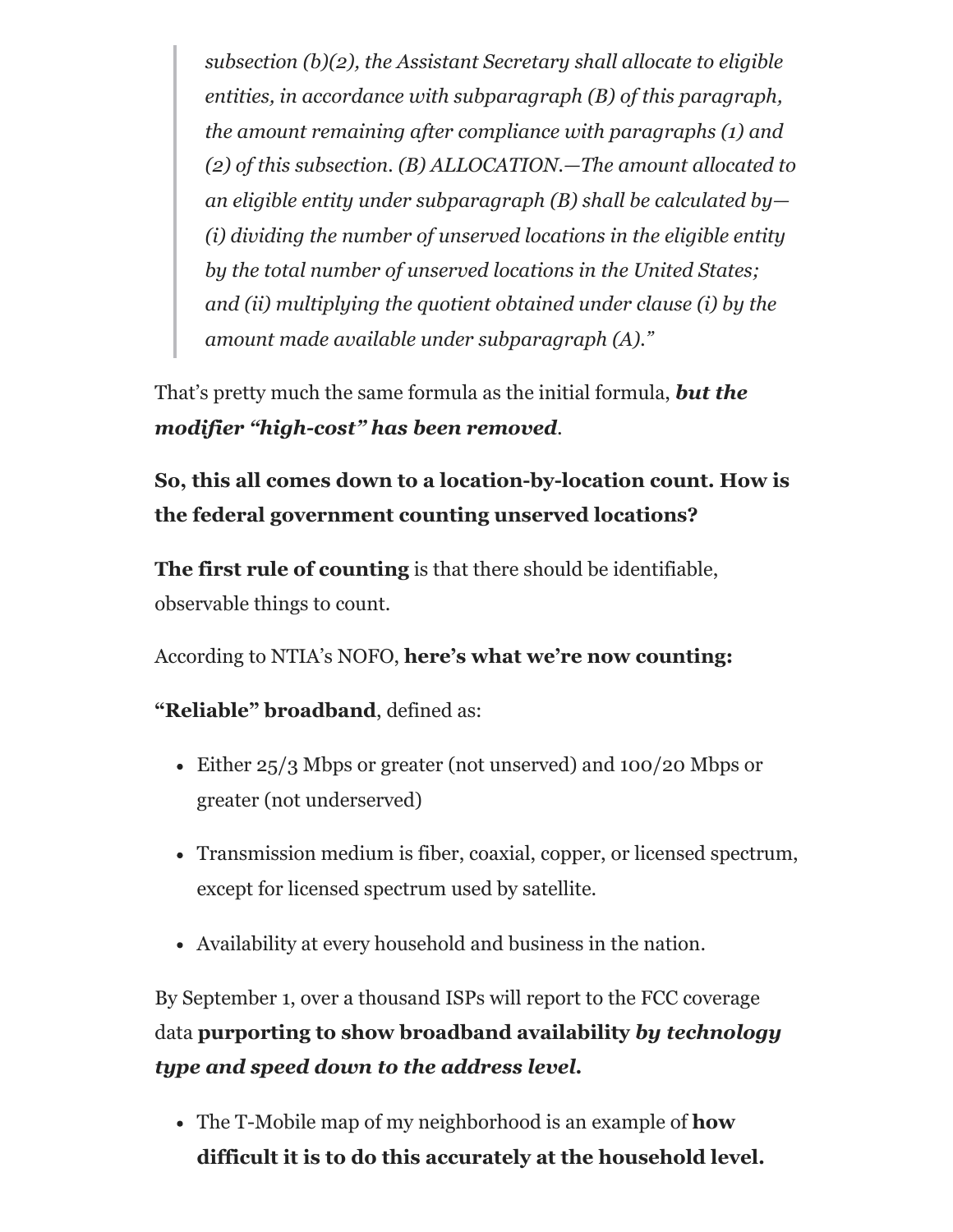- Eventually, that data will produce the opportunity for every state and every community to have a household-by-household argument about the evidence.
- According to NTIA Administrator Davidson, the FCC will present its findings for **a challenge process this fall** — a house-by-house challenge process. What a nightmare.

### **The bottom line:**

Every rural household without fiber is going to be a Schrödinger's cat of broadband: *Both served and unserved at the same time, depending upon how you conduct speed tests.*

### Putting It All Together



Back to the Notice of Funding Opportunity.

While many states are beginning their planning process, it would be difficult to put together a statewide broadband plan without knowing the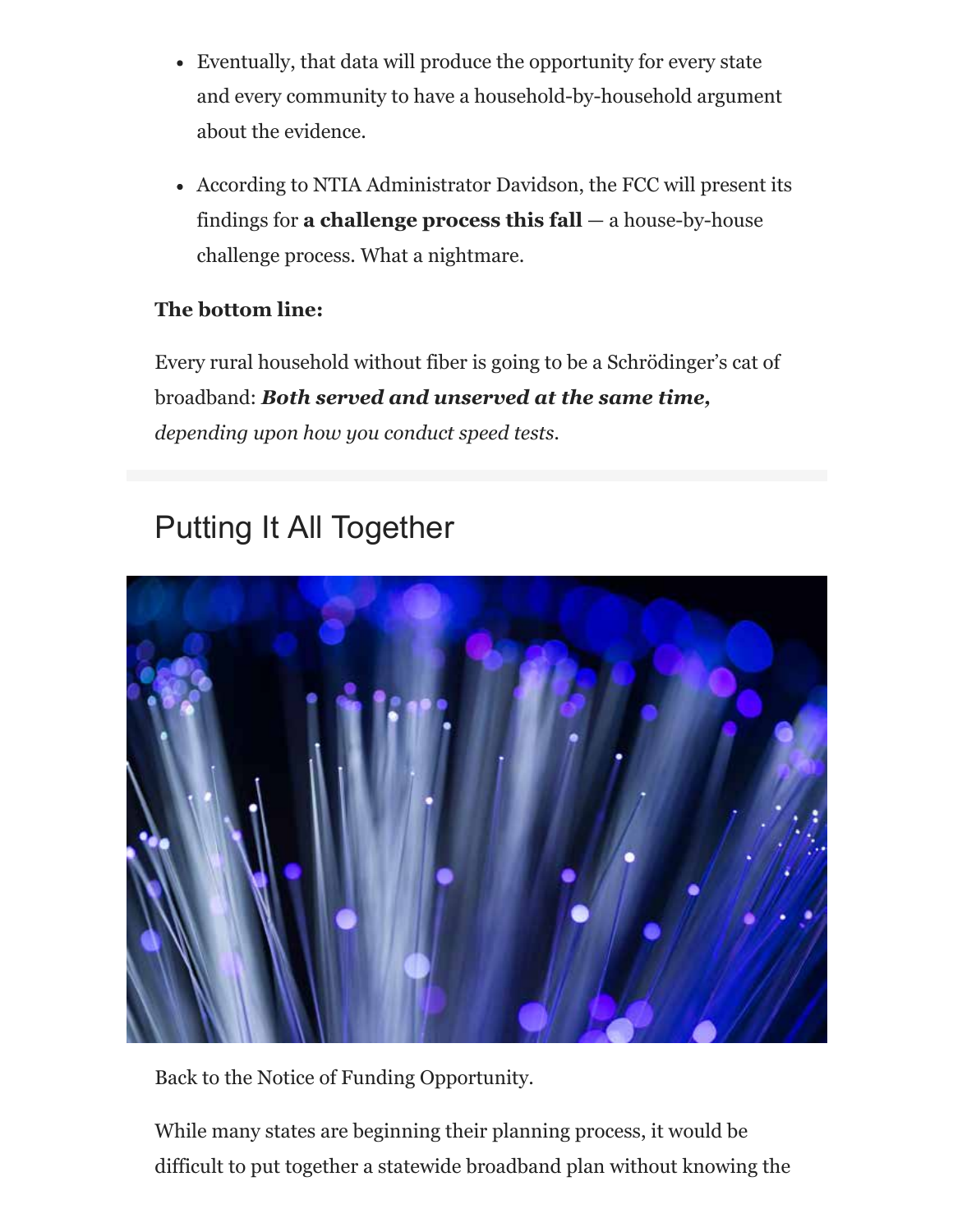allocation. **Our calculation for every state's allocation** can be found in the final column of **this map**.

For example:

- Colorado believes its allocation from BEAD is between \$200 and \$500 million.
- Our calculation for Colorado, using our construction data on highcost areas, is that Colorado should receive \$1.1 billion.
- A plan with \$200 million and a plan with \$1.1 billion in federal funds **are two very different plans.**

### **What should happen:**

### **1) NTIA should produce a preliminary allocation to assist states.**

To date, NTIA is only telling states that they can count on the \$100 million minimum the Infrastructure Act provides.

### **2) If NTIA won't produce an anticipatory allocation, another organization should step up.**

Since the FCC's work is not peer-reviewed (or even reviewed), the best way to anticipate whether the FCC's DATA maps are correct is to work in parallel.

### **Final thought:**

Communities and states should begin to protect themselves from the DATA maps. **The best protection will come in the form of verification.**

• Otherwise, you risk losing hundreds of millions in rural broadband funding.